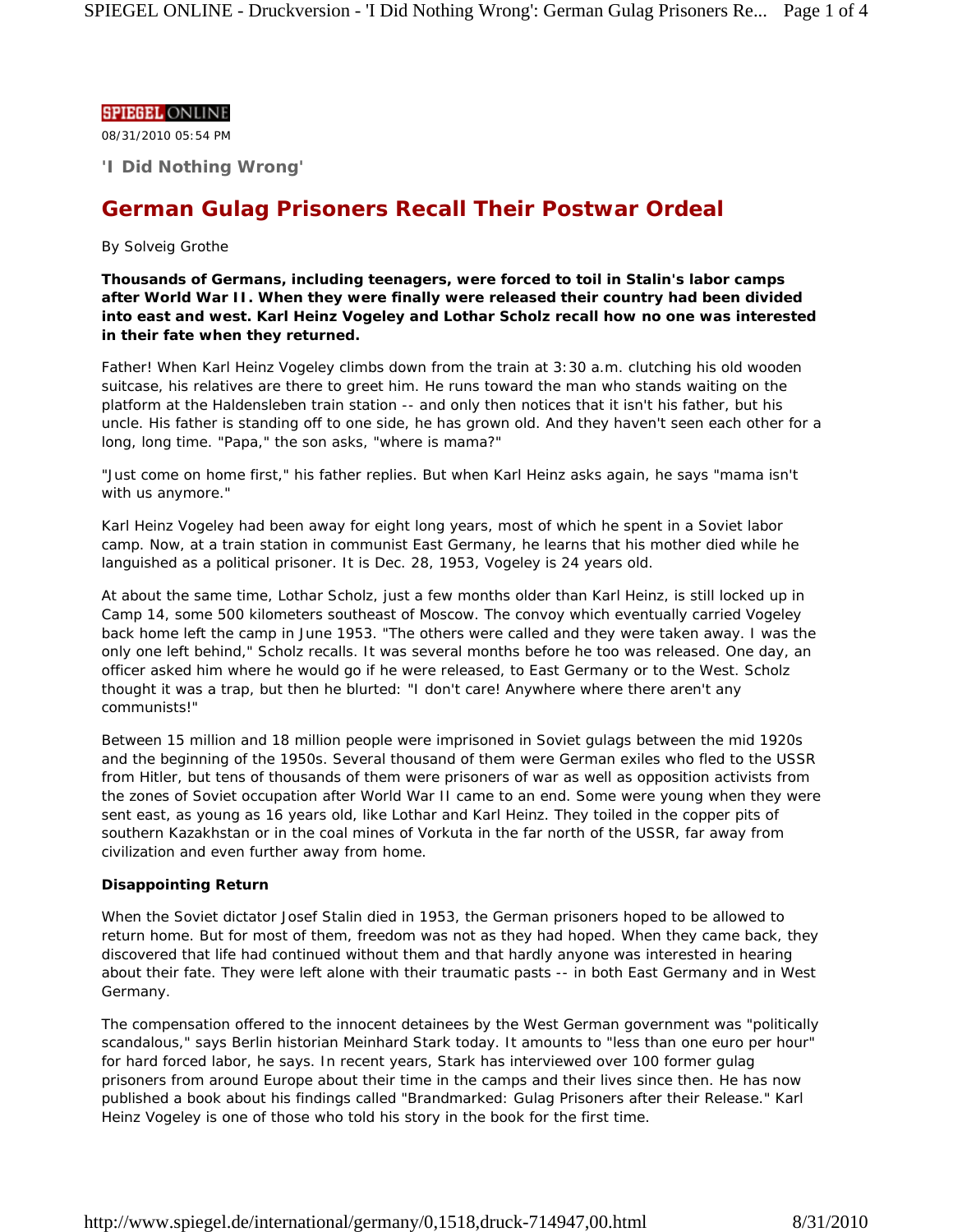In the spring of 1945, at the age of 16, he finished school. In February of that year, though, he had already begun military training, part of Adolf Hitler's final hopeless attempt to stave off defeat. Nazi Propaganda Minister Joseph Goebbels had announced Operation Werewolf, a plan for guerrilla commandos to operate behind enemy lines as the Allies advanced across Germany. Karl Heinz's trainers from the Hitler Youth had proclaimed Haldensleben, located just north of Magdeburg, as the "City of Werewolves." The youths painted the operations insignia, a so-called "Wolfsangel" or wolf hook, in red on buildings and shop windows in the town. When the US military arrived on April 13, 1945, Haldensleben surrendered without a fight. They hardly took note of the youths gathered there for training. Soon thereafter, they relinquished the town to the Soviets.

## **'I Haven't Done Anything Wrong'**

The Red Army arrived in Haldensleben on June 1. Twelve days later, Karl Heinz and his friend Helmut received a visitor from the town hall. A woman warned the two that they were to be arrested. But what was there to be afraid of? "I haven't done anything wrong," Karl Heinz told himself. The next day, two men in plain clothes arrived to pick up Helmut. At 6 p.m. that evening, Karl Heinz was arrested as well. "Helmut's mother gave me a sandwich for the road," Vogeley recalls.

Waiting in the hallway at the Soviet headquarters, Vogeley watched as his friend Helmut was taken into the cellar. Soon, he was called in for interrogation. An officer handed him a slip of paper and asked him if he recognized the symbol that was drawn on it. It was a wolfsangel. The interrogation lasted until the next morning. At the end, Karl Heinz was handed a transcript of the interrogation, in Russian. He signed it anyway. Then, he too was taken down into the cellar. In the following days, several more youths from the town were arrested. He recalls confrontations, additional interrogations in the middle of the night, and brutal beatings. Many admit to whatever they were accused of.

The charges from the military tribunal are that Vogeley and the others had carried out terror operations and damaged rail lines and other transportation infrastructure. "We then said that we had made our statements under duress," Vogeley recalls. But the youths remained in custody for several more weeks. One day, Karl Heinz saw his interrogator again in the courtyard of the building where he was being held. Two days later, he sat down with him face to face. "The officer just sat there loading his pistol, forced me against the wall and told me he had never before been accused of having extracted statements under duress."

#### **'Your Verdict Has Arrived'**

The verdict came in November 1945: a 15-year jail sentence. Soon after that Vogeley and his comrades were put on a truck which took them to Frankfurt an der Oder, a town on the present-day German border with Poland. From there they were taken east by train in cattle wagons.

At that time Lothar Scholz was living in the town of Fürstenwalde east of Berlin. The local Soviet commander order him to spy for him. But he refused and fled west to Hamburg. He found work in a British military kitchen but he missed his girlfriend so much that he returned on June 1, 1947. He was interrogated for months in a prison in Eberswalde near Berlin. In mid-December 1947 an officer showed him a piece of paper. "Your verdict has arrived from Moscow." Scholz was sentenced to 15 years in a labor camp for allegedly spying for the US. He was put on a train to Moscow and told he was being taken to the Arctic Circle. "I thought it was an adventure and found it exciting," Scholz said. The reality was very different. "We had to hold on to long ropes so that we wouldn't get blown over in the snow storm on the way back to our barracks."

#### **'Back to Back'**

Scholz was brought to one of the camps near the coal mines in the Siberian town of Vorkuta. A few months after his arrival Scholz witnessed how fellow prisoners, former Red Army soldiers, overpowered and killed their guards. In the confusion Scholz managed to find a kitchen knife. "There we sat at night in the tundra, in the snow, back to back. One of us had the knife, the other slept. We swapped every hour. That went on for days." But they didn't manage to escape.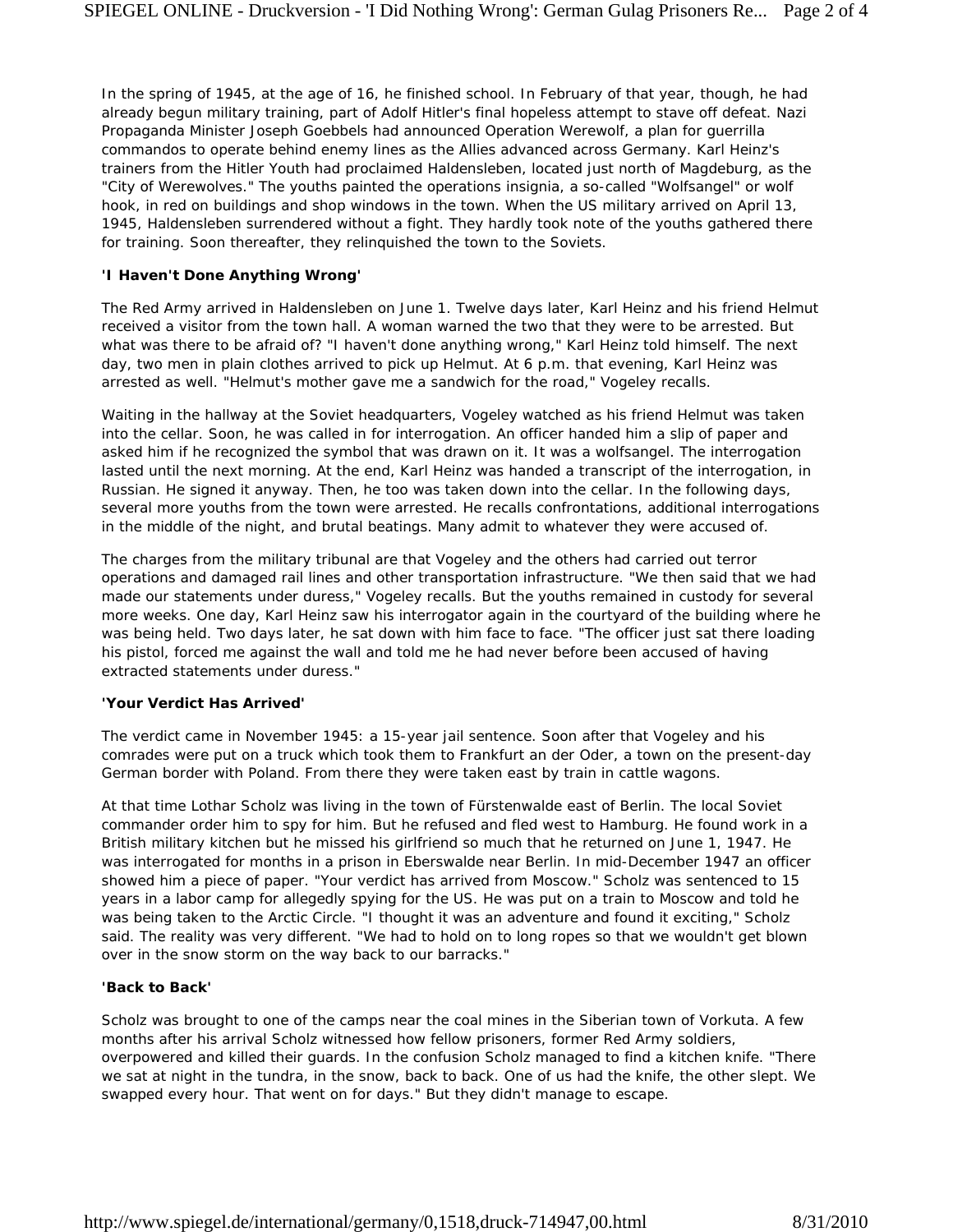While the uprising was raging in the camp, Karl Heinz Vogeley was lying in hospital. "But I witnessed the results of the uprising." The prisoners categorized as "political" were transferred to special camps: Scholz was sent south to the republic of Moldova, Vogeley to Kazakhstan into a copper mine. There he stayed, toiling and improving his Russian. He no longer believed he would ever make it back home.

In June 1953 he was told a new transport was being prepared. Another new camp? The journey took months and first brought him to Moscow, then westward. On December 22 the train reached Frankfurt an der Oder. Vogeley was issued new clothes by the Red Cross and given his release papers and 50 marks. He arrived back home six days later.

A woman refugee from Silesia in Poland had moved into the family home. She greeted him with a bunch of flowers. "Representative for your Mummy." But apart from their immediate relatives no one showed any interest in the home comers in East Germany. "We were greeted as unceremoniously as we were arrested, without a word, nothing." On the contrary. Vogeley had trouble finding work. No one wanted to hire him with a CV like that.

## **'I Went Home and Cried'**

Eventually an old school friend approached him and invited him home to meet his wife and two-yearold daughter. "He showed me his apartment, his kitchen, his bedroom and then he said: 'This is what I'm most proud of' and pointed to his master craftsman's diploma. I went home and cried and realized that life had passed me by."

It was the same for Lothar Scholz. He was finally released in 1955 and sent to West Germany. When he arrived he registered with the labor office where they told him he would get six months of unemployment benefit based on his last occupation in the Soviet Union. "As I had been cutting down trees at the end I got 28 marks a week." A friend advised him to say he had also sewed uniforms for the Red Army. "That means you had a skilled job," he was told. "You'll get 32 marks a week."

Scholz finally found a job that suited him. He began an apprenticeship as wholesale trader. "I had learned to watch people. With some customers I already knew what they wanted before they even looked at me." He worked himself up step by step until his company put him in charge of distribution for the whole of eastern Germany in the 1990s.

Vogeley also got a job in the trading sector. But his progress was more arduous. He started working as a laborer at a state-owned food wholesaler. After six years of manual labor he was finally allowed to train as a salesman. He ended up as the deputy director of his company.

In May 2010, when Vogeley was invited by the Federal Foundation for Research into the East German Dictatorship to speak at the presentation of Meinhard Stark's book on the Gulag prisoners, he started his speech almost reverentially: "I want to express my gratitude for being given the opportunity for the first time to speak about this in such a forum."

**URL:**

http://www.spiegel.de/international/germany/0,1518,714947,00.html

**RELATED SPIEGEL ONLINE LINKS:**

Photo Gallery: The Gulags of the Soviets

http://www.spiegel.de/fotostrecke/fotostrecke-58824.html The Man Who Saved Europe: How Winston Churchill Stopped the Nazis (08/20/2010) http://www.spiegel.de/international/europe/0,1518,712259,00.html Out of the Ashes: A New Look at Germany's Postwar Reconstruction (08/10/2010) http://www.spiegel.de/international/germany/0,1518,702856,00.html